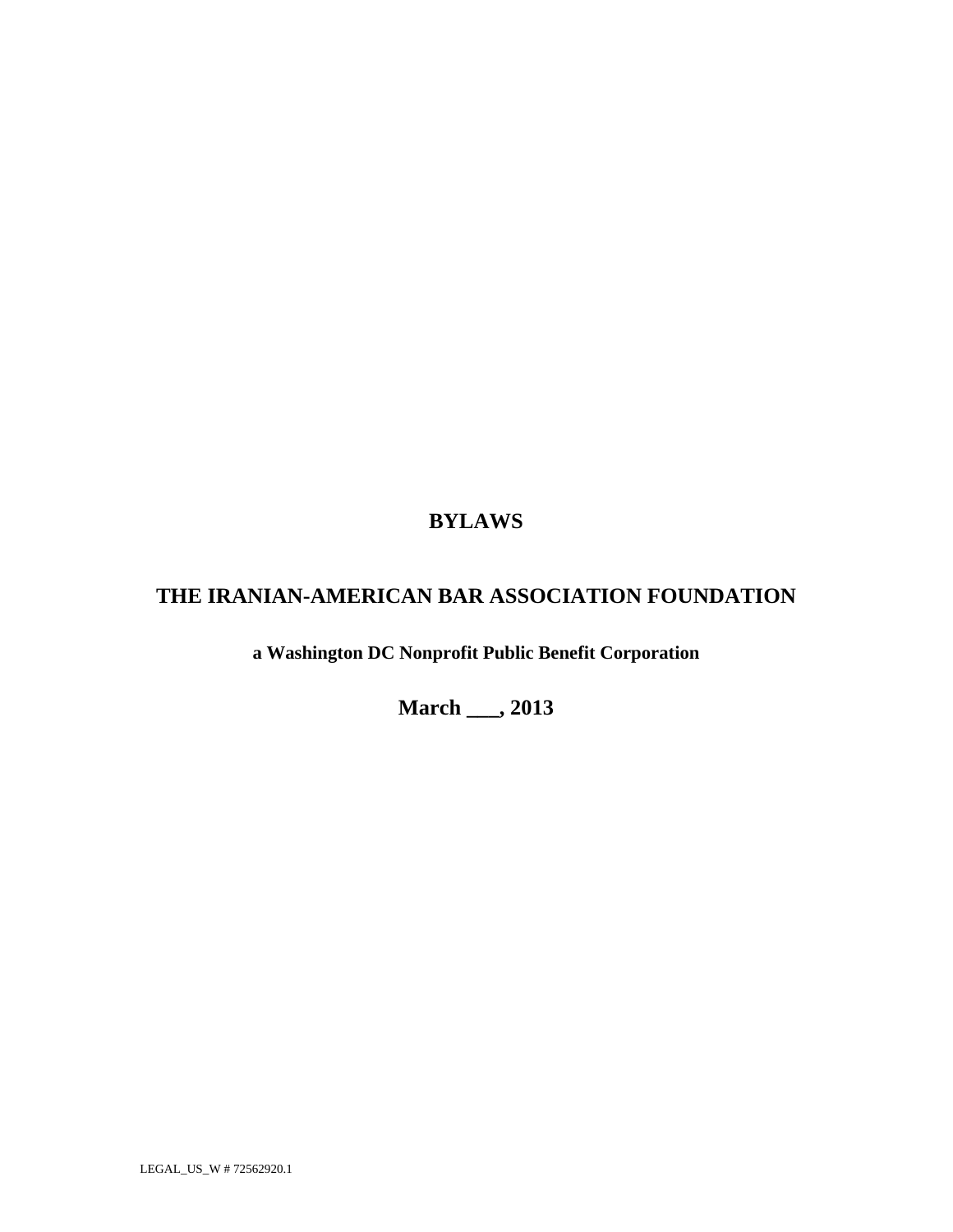## **BYLAWS**

## **OF**

## **The Iranian-American Bar Association Foundation**

a Washington DC Nonprofit Public Benefit Corporation

## ARTICLE I

## NAME

The name of this corporation shall be The Iranian-American Bar Association Foundation.

## ARTICLE II

## **OFFICES**

Section 1. PRINCIPAL OFFICE. The principal office for the transaction of the business of the corporation ("principal executive office") is located at 5185 MacArthur Blvd, NW Suite 624, Washington DC 20016. The directors may change the principal office from one location to another. Any change of this location shall be noted by the Secretary on these bylaws opposite this section, or this section may be amended to state the new location.

Section 2. OTHER OFFICES. The Board of Directors may at any time establish branch or subordinate offices at any place or places as it may deem appropriate and where the corporation is qualified to do business.

### ARTICLE III

#### OBJECTIVES AND PURPOSES

The objectives of this corporation shall be to carry out various charitable and educational activities, including, without limitation, establishing a scholarship endowment for the IABA Foundation Law Student Scholarship.

#### ARTICLE IV

#### NONPARTISAN ACTIVITIES

This corporation has been formed under the Washington DC Nonprofit Public Benefit Corporation Law for the public purposes described above, and it shall be nonprofit and nonpartisan. No substantial part of the activities of the corporation shall consist of the publication or dissemination of materials with the purpose of attempting to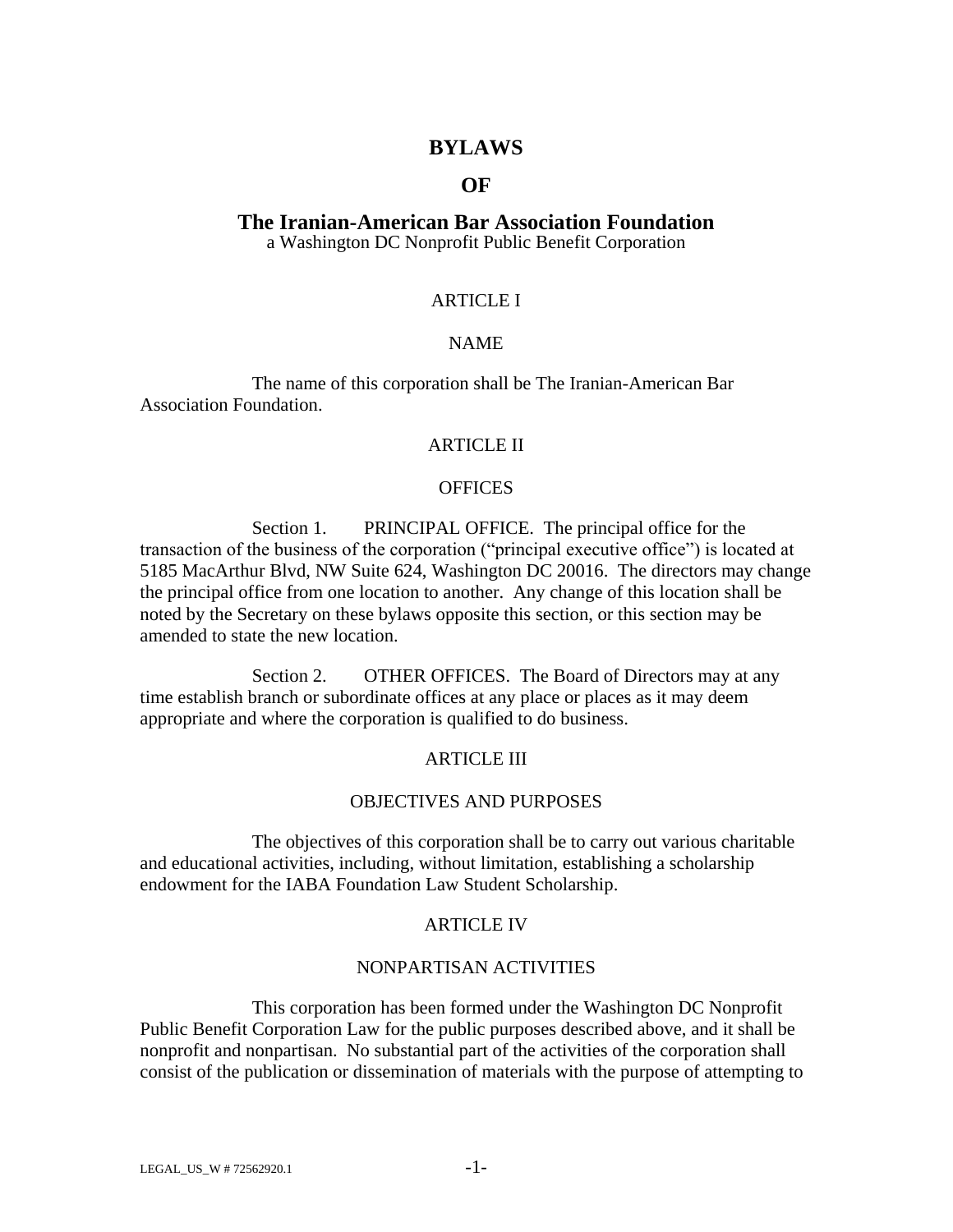influence legislation, and the corporation shall not participate or intervene in any political campaign on behalf of any candidate for public office or for or against any cause or measure being submitted to the people for a vote except as provided in Section 501(h) of the Internal Revenue Code or the corresponding provision of any future United States internal revenue law. The corporation shall not, except to an insubstantial degree, engage in any activities or exercise any powers that are not in furtherance of the purposes described above.

## ARTICLE V

### DEDICATION OF ASSETS

The properties and assets of this nonprofit corporation are irrevocably dedicated to charitable and educational purposes. No part of the net earnings, properties, or assets of this corporation, on dissolution or otherwise, shall inure to the benefit of any private person or individual, or any member or director of this corporation. On liquidation or dissolution, all properties and assets and obligations shall be distributed and paid over to an organization or organizations dedicated to charitable and educational purposes, provided that such organization or organizations continue to be dedicated to the exempt purposes as specified in Internal Revenue Code 501(c)(3).

## ARTICLE VI

#### MEMBERSHIP

#### The corporation shall have no members.

#### ARTICLE VII

#### DIRECTORS

#### Section 1. POWERS.

(a) General Corporate Powers. Subject to the provisions of the Washington DC Nonprofit Public Benefit Corporation Law and any limitations in the articles of incorporation and these bylaws, the business and affairs of the corporation shall be managed, and all corporate powers shall be exercised, by or under the direction of the Board of Directors. Each director shall have one vote as to each matter before the Board of Directors.

(b) Specific Powers. Without prejudice to these general powers, and subject to the same limitations, the directors shall have the power to:

(i) Select and remove all officers, agents, and employees of the corporation; prescribe any powers and duties for them that are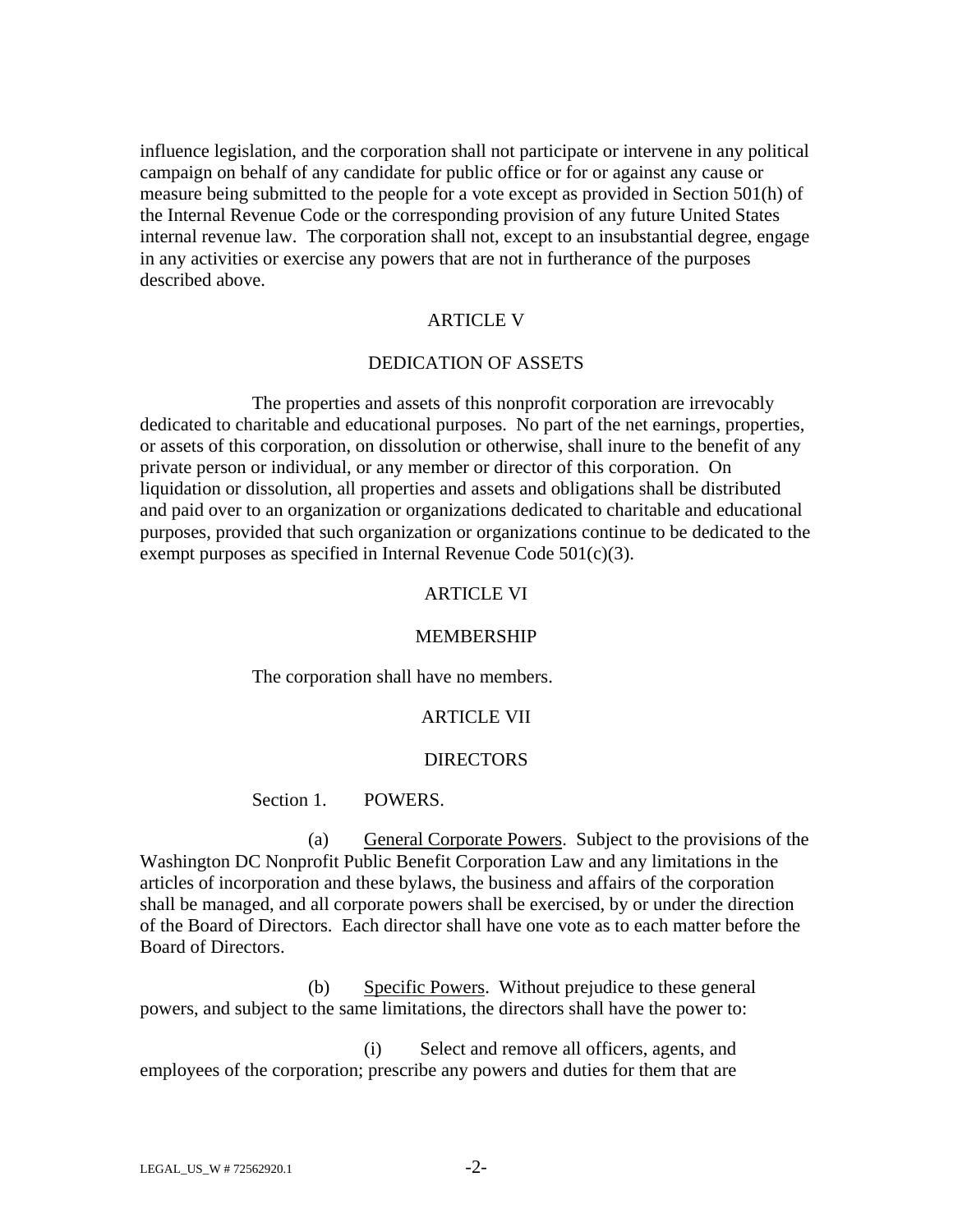consistent with law, with the articles of incorporation, and with these bylaws; and fix their compensation.

(ii) Change the principal executive office or the principal business office in Washington DC from one location to another; and cause the corporation to be qualified to do business in any other state, territory, dependency, or country and conduct business within or outside Washington DC.

form of the seal.

(iii) Adopt, make, and use a corporate seal; and alter the

(iv) Borrow money and incur indebtedness on behalf of the corporation and cause to be executed and delivered for the corporation's purposes, in the corporate name, promissory notes, bonds, debentures, deeds of trust, mortgages, pledges, hypothecations, and other evidences of debt and securities.

(v) Invest the capital of the corporation taking into consideration any recommendations of an Investment Committee appointed by the Board of Directors.

(vi) Determine the charitable contributions to be made to any charitable organizations described in Sections  $170(c)$ ,  $170(b)(1)(A)$ ,  $2055(a)$  and 2522(a) of the Internal Revenue Code which the Board of Directors deem to be in accordance with the goals of this corporation.

Section 2. NUMBER AND OUALIFICATION OF DIRECTORS. The authorized number of directors of the corporation shall be not less than 3 (three) nor more than 7 (seven). The exact number of directors shall be 5 (five) until changed, within the limits specified above, by resolution of a majority of the then authorized and acting directors. No reduction of the authorized number of directors of the corporation shall have the effect of removing any director prior to the expiration of said director's term of office, unless a director is affirmatively removed as hereinafter provided. Directors need not be residents of Washington DC. Up to three of the directors may be from the Iranian American Bar Association National Board of Directors.

The Board of Directors shall consist of persons who shall be elected at the annual meeting of the directors or at any adjournment thereof. Not more than 49% of the persons serving on the board of director at any time may be interested persons. An interested person is (1) any person being compensated by the corporation for services rendered to it within the previous 12 months, whether as a full-time or part-time employee, independent contractor or otherwise, excluding any reasonable compensation paid to a director as director; and (2) any brother, sister, ancestor, descendant, spouse, brother-in-law, sister-in-law, son-in-law, daughter-in-law, mother-in-law or father-in-law of any such person being compensated. However, any violation of the provisions of this paragraph shall not affect the validity or enforceability of any transaction entered into by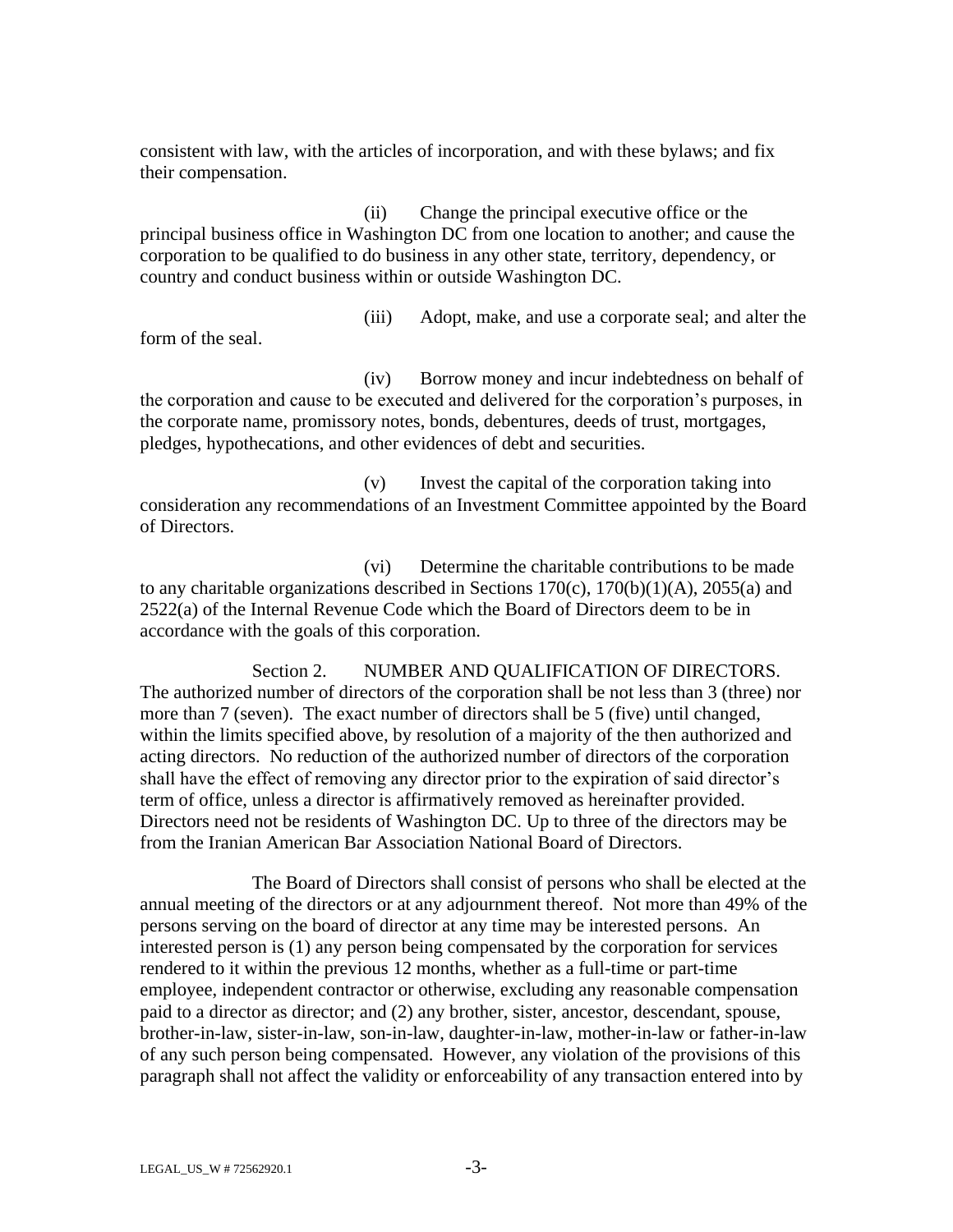the corporation. The persons qualified to serve as directors shall be persons dedicated to the purposes of this corporation.

Section 3. ELECTION AND TERM OF OFFICE. The directors shall be elected by vote of the directors at each annual meeting of the directors for a term of one year. If any such annual meeting is not held, or the directors are not elected thereat, the directors may be elected at any special meeting of directors held for that purpose. All directors shall hold office until their respective successors are elected.

Section 4. VACANCIES. Vacancies in the Board of Directors may be filled by a majority of the remaining directors, though less than a quorum, or by a sole remaining director, and each director so elected shall hold office until his successor is elected and qualified.

A vacancy or vacancies in the Board of Directors shall be deemed to exist in case of the death, resignation or removal of any director; the declaration of a vacancy of any director who has been declared of unsound mind by a final order of court, who has been convicted of a felony or who has been found by a final order of judgment of any court to have breached any duty imposed under the Washington DC Nonprofit Public Benefit Corporation Law; any increase in the authorized number of directors; or failure of the directors at any meeting of directors, at which any director or directors are elected, to elect the full authorized number of directors to be voted for at that meeting.

No reduction of the authorized number of directors shall have the effect of removing any director prior to the expiration of his term of office.

Section 5. RESIGNATIONS. No director may resign where the corporation would then be left without a duly elected director or directors in charge of its affairs. Otherwise, any director may resign, which resignation shall be effective on giving written notice to the Chairman of the Board, the President, the Secretary or the remaining directors, unless the notice specifies a later time for the resignation to become effective.

If the Board of Directors accepts the resignation of a director tendered to take effect at a future time, the Board shall have power to elect a successor to take office when the resignation is to become effective.

Section 6. PLACE OF MEETINGS. Annual meetings of the Board of Directors shall be held at any place within or without the State which has been designated from time to time by resolution of the Board or by written consent of all members of the Board. In the absence of such designation, annual meetings shall be held at the principal office of the corporation. Special meetings of the Board may be held at either place so designated or at the principal office.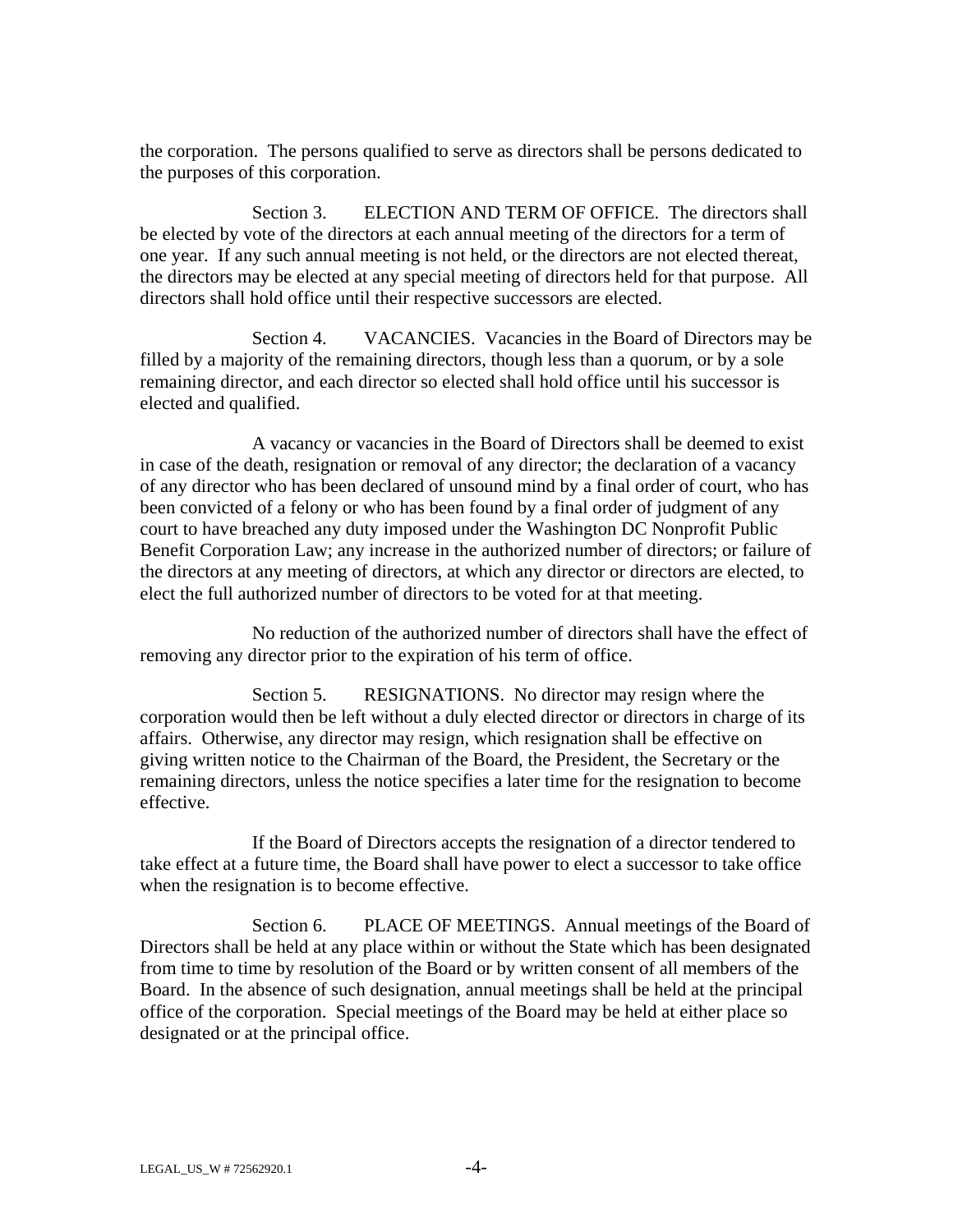Any meeting may be held by conference telephone or similar communication equipment so long as all directors participating in the meeting can hear one another; all such directors shall be deemed to be present in person at such meeting.

Section 7. ANNUAL MEETING. The annual meeting of the Board of Directors shall be held on such date and at such time as may be designated by the Board of Directors. At each annual meeting directors shall be elected and any other proper business may be transacted.

Section 8. SPECIAL MEETINGS. Special meetings of the Board of Directors for any purpose or purposes may be called at any time by the Chairman of the Board, by the President, by any Vice President, by the Secretary or by any two directors.

Section 9. NOTICE. Written notice of the time and place of annual and special meetings shall be given to each director by one of the following methods: (a) by personal delivery or written notice; (b) by first class mail; (c) by telephone communication, including a voice messaging system or other system or technology designed to record and communicate messages, either directly to the director or to a person at the director's office who would reasonably be expected to communicate such notice promptly to the director; or (d) by telegram, telegraph, facsimile, electronic mail or other electronic means. All such notices shall be given or sent to the director's address as it is shown upon the records of the corporation, or if it is not so shown upon such records or is not readily ascertainable, at the place in which the meetings of the directors are regularly held. In case such notice is mailed it shall be deposited in the United States mail at least four (4) days prior to the time of the holding of the meeting. In case such notice is personally delivered or telegraphed, it shall be so delivered or telegraphed at least 48 hours prior to the time of the holding of the meeting. Such mailing, telegraphing or delivery as above provided shall be due legal and personal notice to such directors.

Section 10. QUORUM. A majority of the authorized number of directors shall constitute a quorum for the transaction of business, except to adjourn as provided in Section 12 of this Article VII. Every act or decision done or made by a majority of the directors present at a meeting duly held at which a quorum is present shall be regarded as the act of the Board of Directors, subject to the provisions of the Washington DC Nonprofit Public Benefit Corporation Law, especially those provisions relating to: (i) approval of contracts or transactions in which a director has a direct or indirect material financial interest; (ii) appointment of committees; and (iii) indemnification of directors. A meeting at which a quorum is initially present may continue to transact business, notwithstanding the withdrawal of directors, if any action taken is approved by at least a majority of the required quorum for that meeting.

Section 11. WAIVER OF NOTICE. The transactions of any meeting of the Board of Directors, however called and noticed or wherever held, shall be as valid as though taken at a meeting duly held after regular call and notice, if (a) a quorum is present, and (b) if, either before or after the meeting, each of the directors not present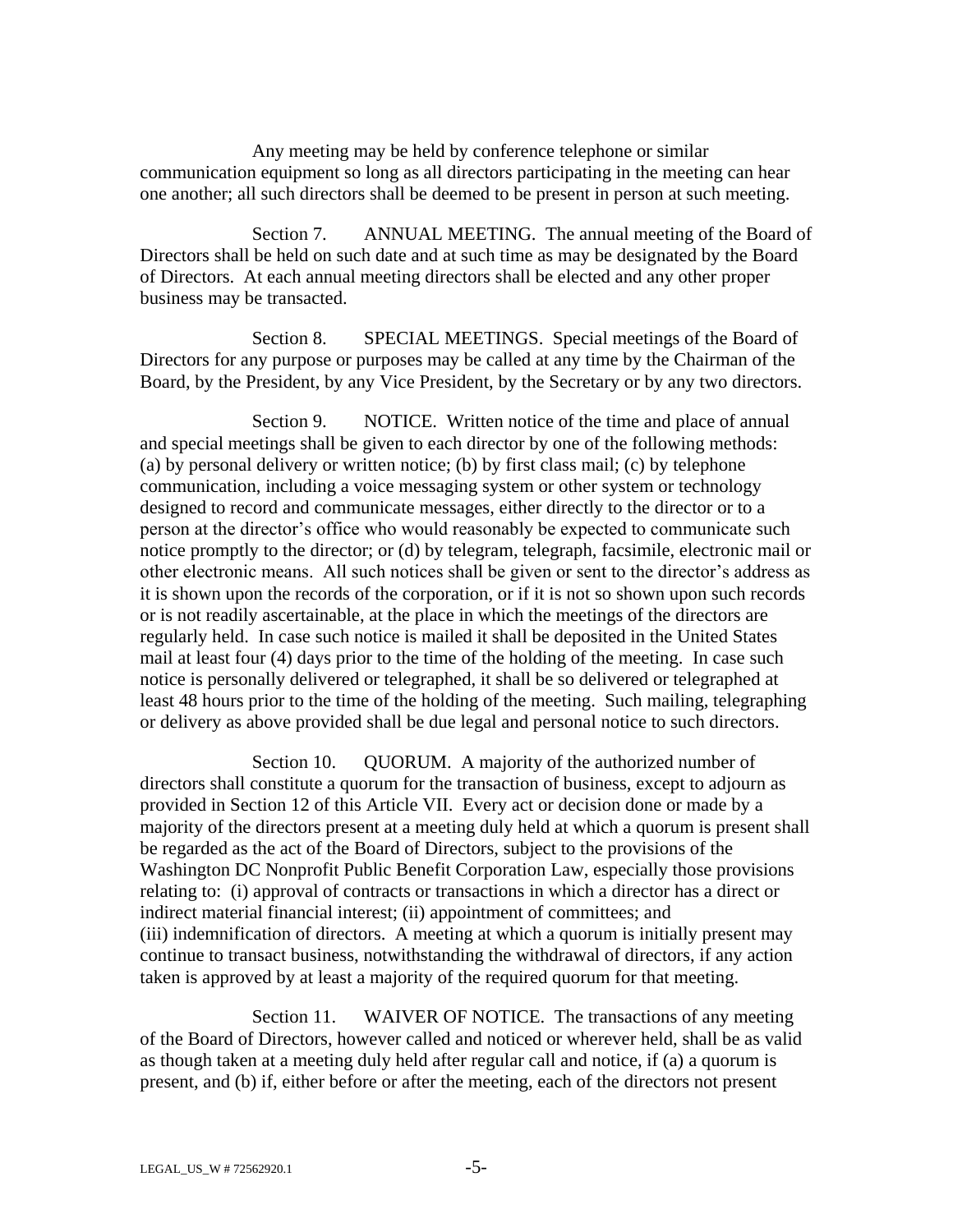signs a written waiver of notice or consent to holding such meeting, or an approval of the minutes thereof. The waiver of notice or consent need not specify the purpose of the meeting. All waivers, consents, and approvals shall be filed with the corporate records, or made a part of the minutes of the meeting. Notice of a meeting shall also be deemed given to any director who attends the meeting without protesting before or at its commencement about the lack of adequate notice.

Section 12. ADJOURNMENT. A majority of the directors present, whether or not constituting a quorum, may adjourn any meeting to another stated time and place.

Section 13. NOTICE OF ADJOURNMENT. Notice of the time and place of holding an adjourned meeting need not be given, unless the meeting is adjourned for more than 24 hours, in which case personal notice of the time and place shall be given before the time of the adjourned meeting to the directors who were not present at the time of the adjournment.

Section 14. ACTION WITHOUT MEETING. Any action required or permitted to be taken by the Board of Directors under any provision of the Washington DC Nonprofit Public Benefit Corporation Law may be taken without a meeting, if all members of the Board, individually or collectively, consent in writing to that action. Such action by written consent shall have the same force and effect as an unanimous vote of the Board of Directors. Such written consent or consents shall be filed with the minutes of the proceedings of the Board.

Section 15. FEES AND COMPENSATION OF DIRECTORS. Directors and members of committees may receive such compensation for their services, and such reimbursement of expenses, as may be determined by resolution of the Board of Directors to be just and reasonable.

## ARTICLE VIII

### **COMMITTEES**

Section 1. COMMITTEES OF DIRECTORS. The Board of Directors may, by resolution adopted by a majority of the directors then in office, designate one or more committees (including any executive committee), each consisting of two or more directors, to serve at the pleasure of the Board. The board may designate one or more directors as alternate members of any committee, who may replace any absent member at any meeting of the committee. Any committee, to the extent provided in the resolution of the Board, shall have all the authority of the Board, except that no committee, regardless of Board resolution, may:

(a) fill vacancies on the Board of Directors or in any committee which has the authority of the Board;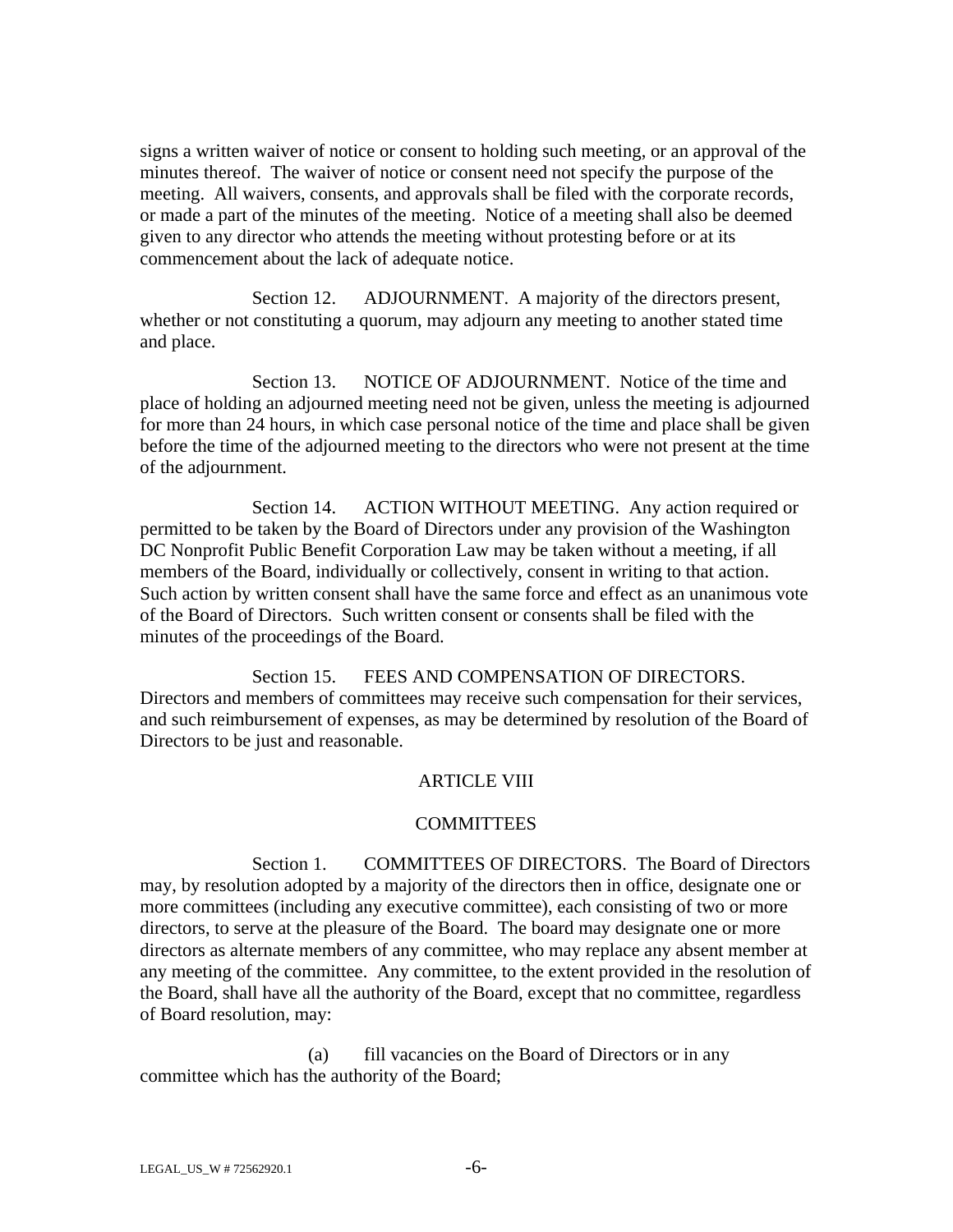(b) fix compensation of the directors for serving on the Board or on any committee;

(c) amend or repeal bylaws or adopt new bylaws;

(d) amend or repeal any resolution of the Board of Directors which by its express terms is not so amendable or repealable;

(e) appoint any other committees of the Board of Directors or the members of these committees;

(f) expend corporate funds to support a nominee for director after there are more people nominated for director than can be elected;

(g) with respect to any assets held in a charitable trust, approval of any self-dealing transaction.

Section 2. MEETINGS AND ACTION OF COMMITTEES. Meetings and action of committees shall be governed by, and held and taken in accordance with, the provisions of Article VII of these bylaws, relating to meetings and actions of the Board of Directors, with such changes in the context of those bylaws as are necessary to substitute the committee and its members for the Board of Directors and its members, except that: (i) the time for regular meetings of committees may be determined either by resolution of the Board of Directors or by resolution of the committee; (ii) special meetings of committees may also be called by resolution of the Board of Directors; and (iii) notice of special meetings of committees shall also be given to any and all alternate members, who shall have the right to attend all meetings of the committee. Minutes shall be kept of each meeting of any committee and shall be filed with the corporate records. The Board of Directors may adopt rules for the government of any committee not inconsistent with the provisions of these bylaws.

## ARTICLE IX

## **OFFICERS**

Section 1. ELECTION AND APPOINTMENT. The officers of the corporation shall be a Chairman of the Board or a President, or both, a Secretary and a Chief Financial Officer which shall be elected by the Board of Directors at its annual meeting. The corporation may also have, at the discretion of the Board of Directors, one or more vice presidents, one or more assistant secretaries, one or more assistant treasurers, and such other officers as may be deemed appropriate by the Board. One person may hold two or more offices, except that neither the Secretary nor the Chief Financial Officer may serve concurrently as the President or the Chairman of the Board. Each officer shall serve at the pleasure of the Board, subject to the rights, if any, of an officer under any contract of employment.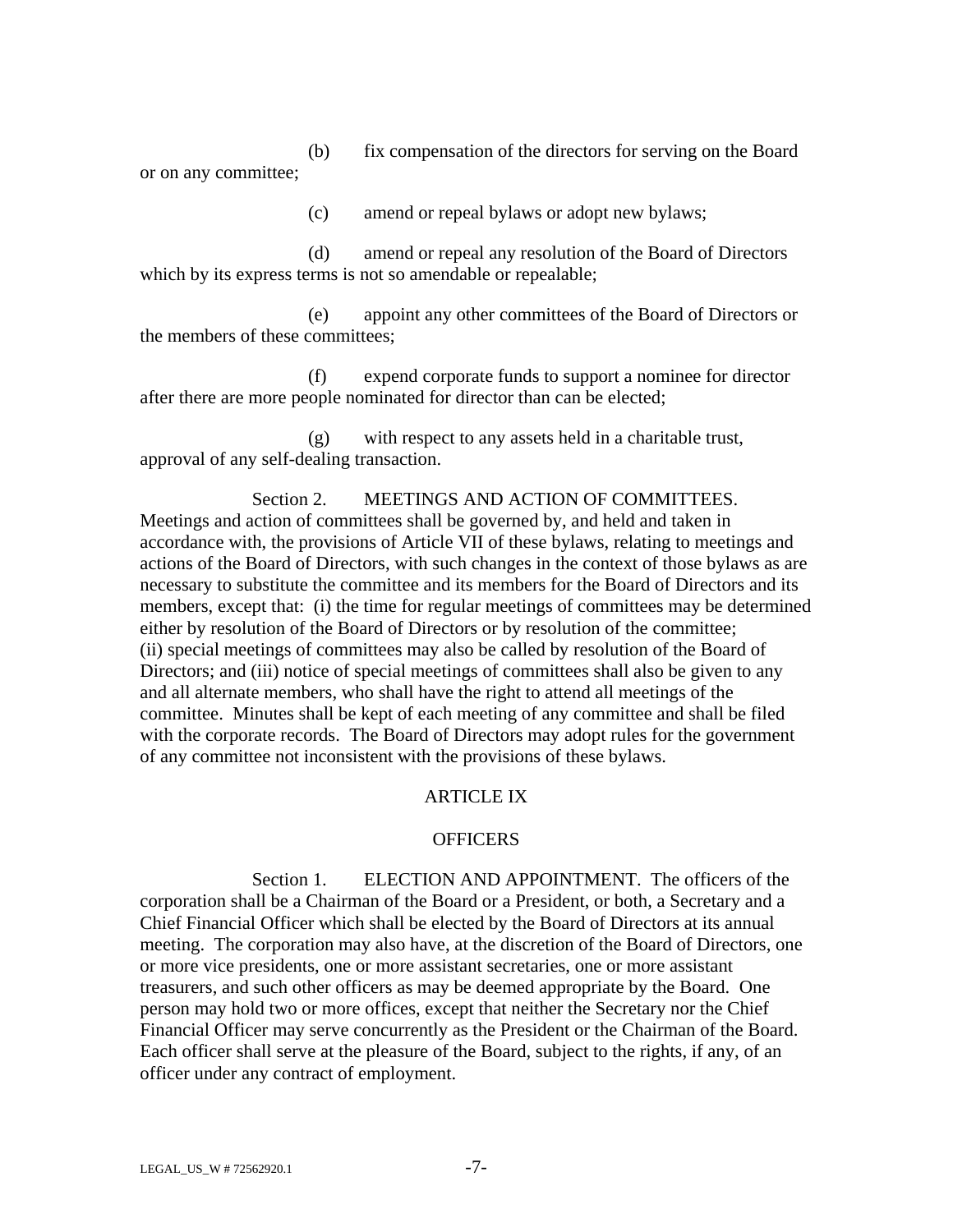Section 2. SUBORDINATE OFFICERS. The Board of Directors may appoint, and may authorize the Chairman of the Board or the President or another officer to appoint, such other officers as the business of the corporation may require, each of whom shall hold office for such period, have such authority and perform such duties as are provided in the bylaws or as the Board of Directors may from time to time determine.

Section 3. REMOVAL AND RESIGNATION. Any officer may be removed, either with or without cause, by a majority of the directors in office at the time, at any meeting of the Board and any subordinate officer appointed pursuant to the foregoing Section 2 may be removed, either with or without cause, by any officer upon whom such power of removal may be conferred by the Board of Directors.

Any officer may resign at any time by giving written notice to the corporation. Any resignation shall take effect at the date of the receipt of that notice or at any later time specified in that notice; and, unless otherwise specified in that notice, the acceptance of the resignation shall not be necessary to make it effective. Any resignation is without prejudice to the rights, if any, of the corporation under any contract to which the officer is a party.

Section 4. VACANCIES. A vacancy in any office because of death, resignation, removal, disqualification, or any other cause shall be filled in the manner prescribed in these bylaws for regular appointments to that office.

Section 5. RESPONSIBILITIES OF OFFICERS.

(a) Chairman of the Board. If such an officer be elected, the Chairman of the Board shall preside at all meetings of the Board of Directors and exercise and perform such other powers and duties as may be from time to time assigned to him by the Board of Directors or prescribed by the bylaws. If there is no President, the Chairman of the Board shall, in addition, be the chief executive officer of the corporation and shall have the powers and duties prescribed in paragraph (b), below.

(b) President. Subject to the control of the Board of Directors and to such supervisory powers, if any, as may be given by the Board of Directors to the Chairman of the Board, if the corporation shall have such an officer, the President shall be the general manager and chief executive officer of the corporation. The President shall preside at all meetings of the Board of Directors in the absence of the Chairman of the Board, if any. He shall sign and execute, on behalf of the corporation and as its President, all bonds, deeds, contracts, and other written instruments, which shall have been first duly authorized or approved by the Board of Directors in the absence of the Chairman of the Board. In the absence or other disability of the Chief Financial Officer, the President shall perform all the duties pertaining to the office of the Chief Financial Officer. The President shall have such other powers and perform such other duties as may be prescribed from time to time by the Board of Directors or by these Bylaws.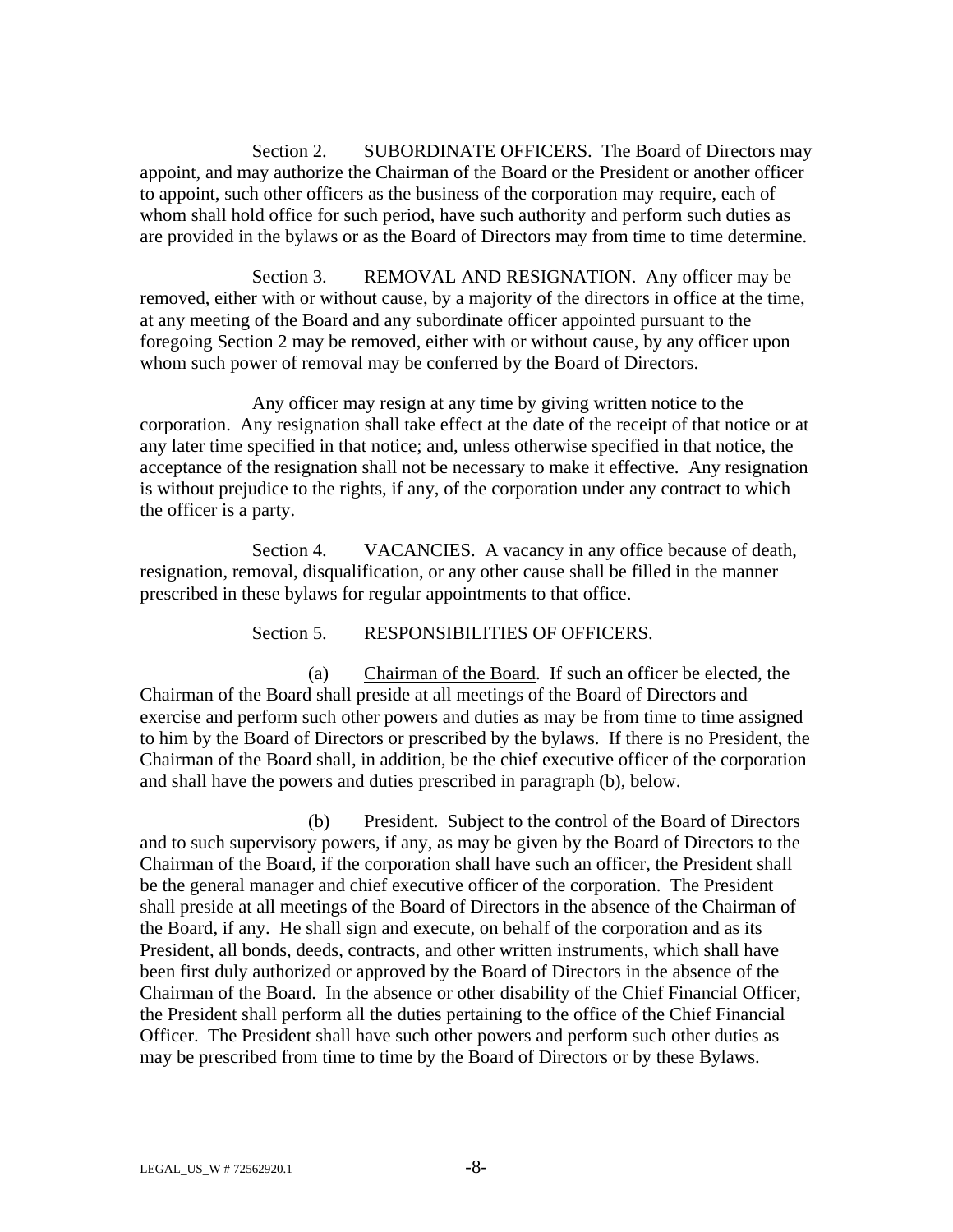(c) Vice President. The Vice President, if any, shall perform the duties of the President in the latter's absence or disability. In the event of the death, resignation or permanent disability of the President, the Vice President shall succeed to the office of the President and hold such office for the unexpired term of such deceased, resigned, or disabled President. In the event of doubt, or dispute, the Board of Directors shall have the power to determine by majority vote whether or not the President is permanently disabled from the performance of his duties. The Vice President shall have such other powers and perform such other duties as may be prescribed from time to time by the Board of Directors or by these bylaws.

(d) Chief Financial Officer. The Chief Financial Officer shall keep and maintain adequate and correct books and records of accounts of the properties and business transactions of the corporation, shall aid and assist the Secretary and President of the corporation, shall be responsible for the annual report of the corporation, if any, and shall have such other powers and perform such other duties as may be prescribed from time to time by the Board of Directors or by these bylaws.

(e) Secretary. The Secretary shall execute such contracts and other documents on behalf of the corporation as may be authorized or directed by the Board of Directors from time to time. The Secretary shall prepare and keep at the principal office or such other place as the Board of Directors may order books of minutes of all meetings of the Board of Directors. The Secretary shall have such other powers and perform such other duties as may be prescribed from time to time by the Board of Directors or by these bylaws.

The Secretary may delegate one or more of his duties to such person or persons as he may select, subject to approval by the Board of Directors.

### **ARTICLE X**

## INDEMNIFICATION OF DIRECTORS, OFFICERS, EMPLOYEES, AND OTHER AGENTS

Section 1. DEFINITIONS. For the purpose of this Article,

(a) "agent" means any person who is or was a director, officer, employee, or other agent of this corporation, or is or was serving at the request of this corporation as a director, officer, employee, or agent of another foreign or domestic corporation, partnership, joint venture, trust, or other enterprise, or was a director, officer, employee, or agent of a foreign or domestic corporation that was a predecessor corporation of this corporation or of another enterprise at the request of the predecessor corporation;

(b) "proceeding" means any threatened, pending, or completed action or proceeding, whether civil, criminal, administrative, or investigative; and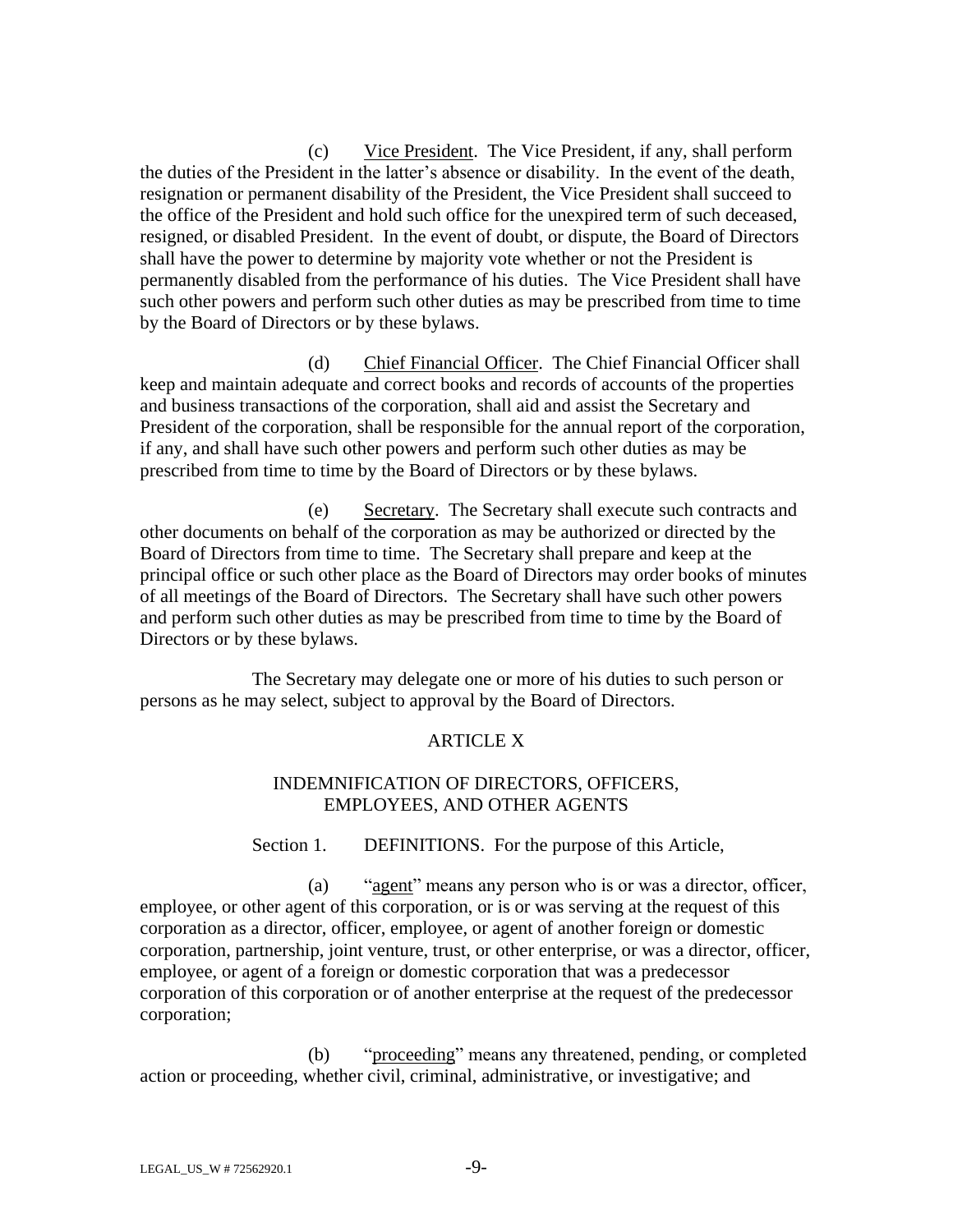(c) "expenses" includes, without limitation, all attorneys' fees, costs, and any other expenses incurred in the defense of any claims or proceedings against an agent by reason of his position or relationship as agent and all attorneys' fees, costs, and other expenses incurred in establishing a right to indemnification under this Article.

Section 2. SUCCESSFUL DEFENSE BY AGENT. To the extent that an agent of this corporation has been successful on the merits in the defense of any proceeding referred to in this Article, or in the defense of any claim, issue, or matter therein, the agent shall be indemnified against expenses actually and reasonably incurred by the agent in connection with the claim. If an agent either settles any such claim or sustains a judgment rendered against him, then the provisions of Sections 3 through 5 shall determine whether the agent is entitled to indemnification.

Section 3. CLAIMS SETTLED OUT OF COURT. If any agent settles or otherwise disposes of a threatened or pending action brought by or on behalf of this corporation, with or without court approval, the agent shall receive no indemnification for either amounts paid pursuant to the terms of the settlement or other disposition or for any expenses incurred in defending against the proceeding, unless it is settled with the approval of the Attorney General.

Section 4. CLAIMS AND SUITS AWARDED AGAINST AGENT. This corporation shall indemnify any person who was or is a party or is threatened to be made a party to any threatened, pending, or completed action brought by or on behalf of this corporation by reason of the fact that the person is or was an agent of this corporation, for all expenses actually and reasonably incurred in connection with the defense of that action, provided that both of the following are met:

(a) The determination of good faith conduct required by Section 5, below, must be made in the manner provided for in that Section; and

(b) Upon application, the court in which the action was brought must determine that, in view of all of the circumstances of the case, the agent should be entitled to indemnity for the expenses incurred. If the agent is found to be so entitled, the court shall determine the appropriate amount of expenses to be reimbursed.

Section 5. DETERMINATION OF AGENT'S GOOD FAITH CONDUCT. The indemnification granted to an agent in Sections 3 and 4 above is conditioned on the following:

(a) Required Standard of Conduct. The agent seeking reimbursement must be found, in the manner provided below, to have acted in good faith, in a manner he believed to be in the best interest of this corporation, and with such care, including reasonable inquiry, as an ordinarily prudent person in a like position would use in similar circumstances. The termination of any proceeding by judgment, order,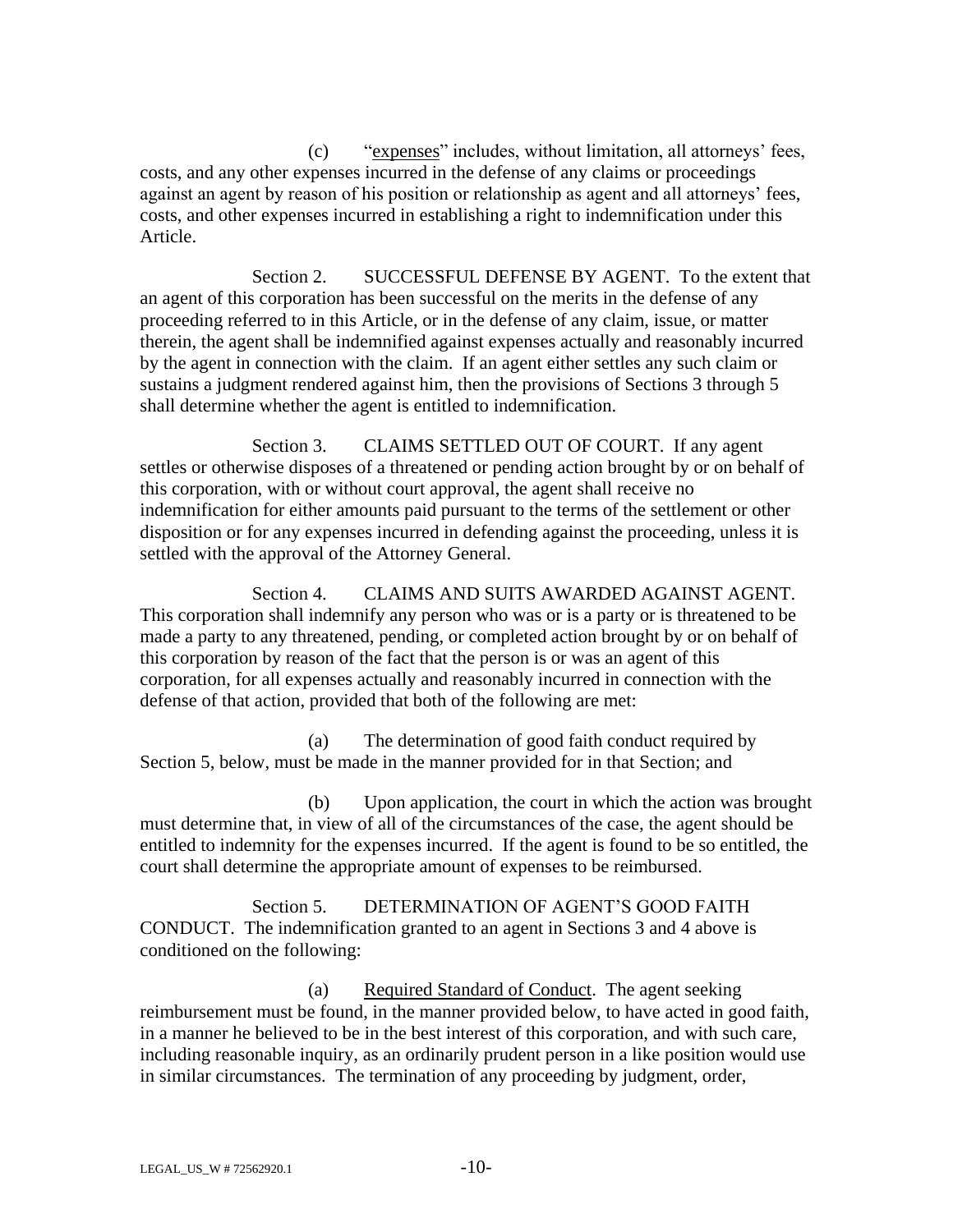settlement, conviction, or on a plea of nolo contendere or its equivalent shall not, of itself, create a presumption that the person did not act in good faith or in a manner which he reasonably believed to be in the best interest of this corporation or that he had reasonable cause to believe that his conduct was unlawful. In the case of a criminal proceeding, the person must have had no reasonable cause to believe that his conduct was unlawful.

(b) Manner of Determination of Good Faith Conduct. The determination that the agent did act in a manner complying with Paragraph (a) above shall be made by:

(i) the Board of Directors by a majority vote of a quorum consisting of directors who are not parties to the proceeding; or

(ii) the court in which the proceeding is or was pending. Such determination may be made on application brought by this corporation or the agent or the attorney or other person rendering a defense to the agent, whether or not the application by the agent, attorney, or other person is opposed by this corporation.

Section 6. LIMITATIONS. No indemnification or advance shall be made under this Article, except as provided in Sections 2 or 5(b)(ii), in any circumstance when it appears that:

(a) The indemnification or advance would be inconsistent with a provision of the articles of incorporation or an agreement in effect at the time of the accrual of the alleged cause of action asserted in the proceeding in which the expenses were incurred or other amounts were paid, which prohibits or otherwise limits indemnification; or

(b) The indemnification would be inconsistent with any condition expressly imposed by a court in approving a settlement.

Section 7. ADVANCE OF EXPENSES. Expenses incurred in defending any proceeding may be advanced by this corporation before the final disposition of the proceeding on receipt of an undertaking by or on behalf of the agent to repay the amount of the advance unless it is determined ultimately that the agent is entitled to be indemnified as authorized in this Article.

Section 8. CONTRACTUAL RIGHTS OF NONDIRECTORS AND NONOFFICERS. Nothing contained in this Article shall affect any right to indemnification to which persons other than directors and officers of this corporation, or any subsidiary hereof, may be entitled by contract or otherwise.

Section 9. INSURANCE. The Board of Directors may adopt a resolution authorizing the purchase and maintenance of insurance on behalf of any agent of the corporation against any liability other than for violating provisions against self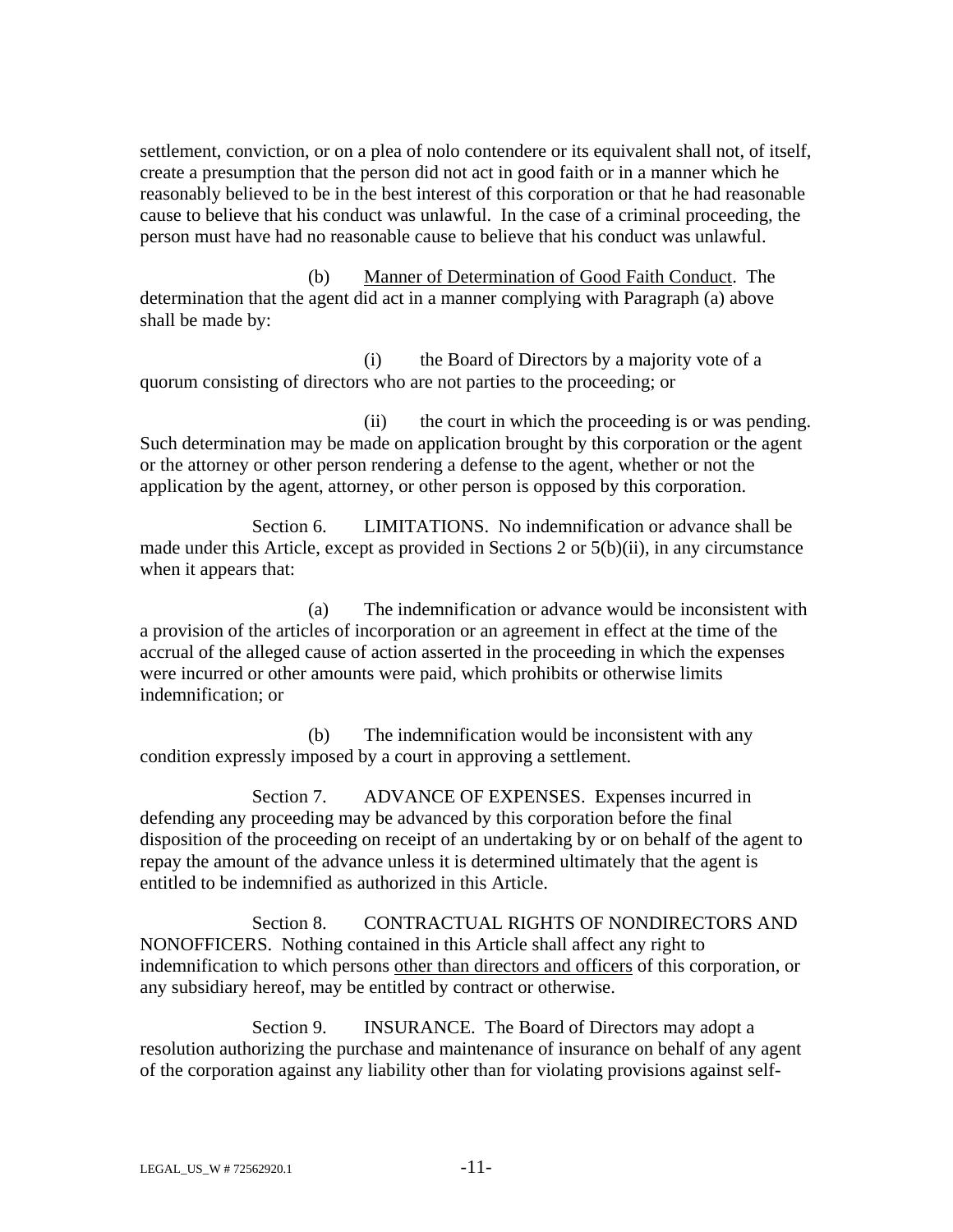dealing asserted against or incurred by the agent in such capacity or arising out of the agent's status as such, whether or not this corporation would have the power to indemnify the agent against that liability under the provisions of this Section.

## ARTICLE XI

### CORPORATE RECORDS

The corporation shall keep:

(a) Adequate and correct books and records of account;

(b) Minutes in written form of the proceedings of its Board and committees of the Board; and

(c) Original or a copy of the articles and bylaws as amended to

date.

All such records shall be kept at the corporation's principal executive office, or if its principal executive office is not in Washington DC, at its principal business office in this state.

## ARTICLE XII

### MISCELLANEOUS

Section 1. CONTRACTS, BONDS AND NEGOTIABLE INSTRUMENTS. Except as may be otherwise expressly provided in these bylaws, no bond, mortgage, deed or other written instrument usually under seal, made by any person or persons on behalf of the corporation or in its name, shall be binding upon it unless the same, in each instance, shall have been made under authority of the Board of Directors or shall have been made pursuant to power especially delegated by the Board.

Section 2. REPRESENTATION OF SHARES OF OTHER CORPORATIONS. The President, and, subject to the approval of the President, the Secretary, of this corporation are authorized to vote, represent and exercise on behalf of this corporation all rights incident to any and all shares of any other corporation or corporations standing in the name of this corporation. The authority herein granted to such officers to vote or represent on behalf of this corporation any and all shares held by this corporation may be exercised either by such officers in person or by any person authorized so to do by proxy or by power of attorney duly executed by such officers.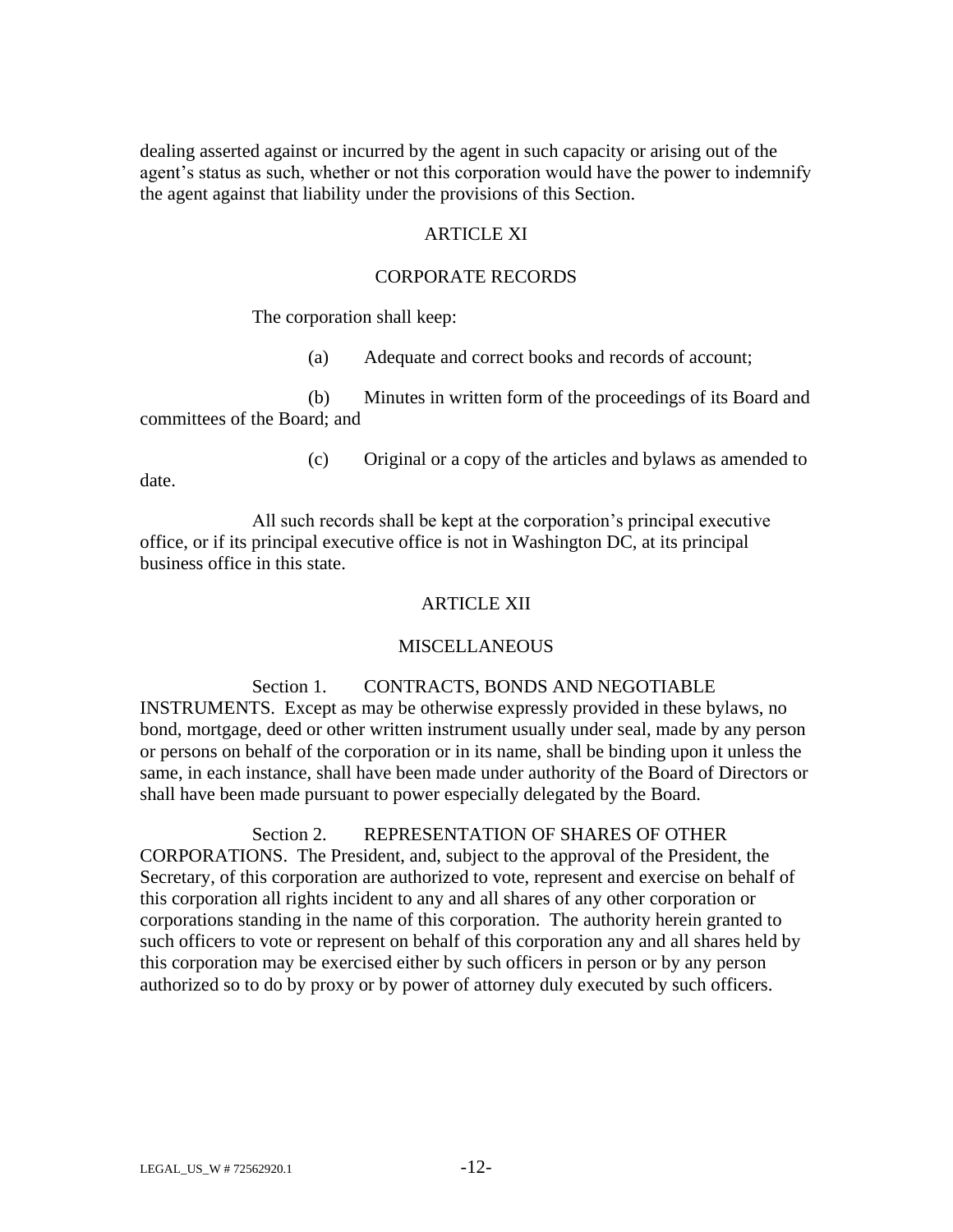### ARTICLE XIII

### CONSTRUCTION AND DEFINITIONS

Unless the context requires otherwise, the general provisions, rules of construction, and definitions in the Washington DC Nonprofit Public Benefit Corporation Law shall govern the construction of these bylaws. Without limiting the generality of the above, the masculine gender includes the feminine and neuter, the singular number includes the plural, the plural number includes the singular, and the term "person" includes a natural person, corporation, partnership, joint venture, trust, or other entity.

## ARTICLE XIV

### AMENDMENTS

Section 1. POWERS OF DIRECTORS. New bylaws may be adopted or these bylaws may be amended or repealed by the vote of a majority of the directors present at a meeting duly held at which a quorum is present or by the written assent of all directors, except as otherwise provided by law or by the articles of incorporation.

Section 2. RECORD OF AMENDMENTS. Whenever an amendment of new bylaw is adopted, it shall be inserted in the original bylaws in the appropriate place. If any bylaw is repealed, the fact of repeal and the date of the meeting at which the repeal was enacted or the date the written consent was effective shall be stated in the original bylaws.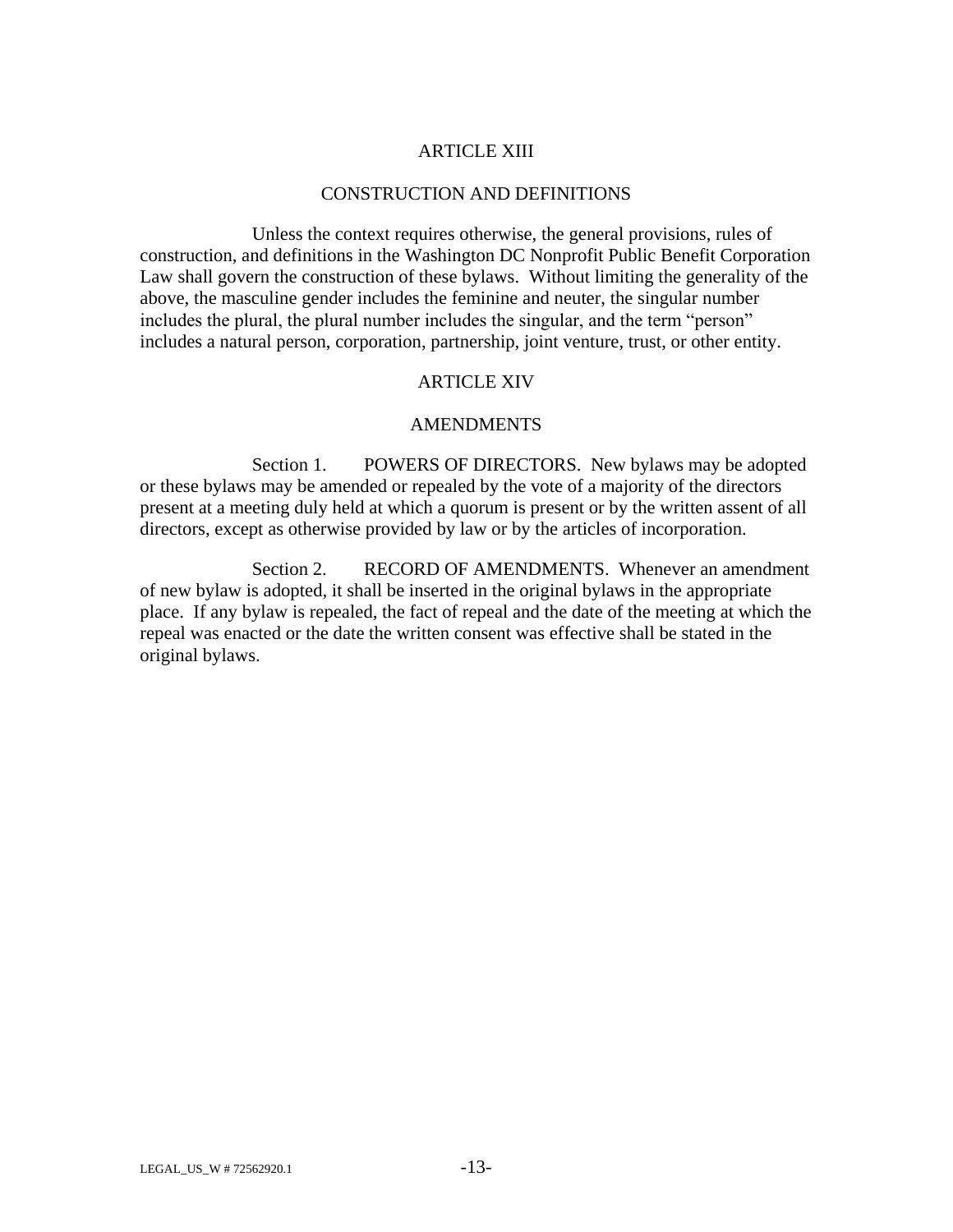## CERTIFICATE OF SECRETARY

The undersigned does hereby certify that:

1. He is the acting Secretary of The Iranian-American Bar Association Foundation, a Washington DC nonprofit public benefit corporation; and

2. The foregoing Bylaws constitute the Bylaws of this corporation as duly adopted by Unanimous Written Consent of the Board of Directors dated as of the \_\_\_\_\_ day of \_\_\_\_\_\_\_\_\_\_\_\_, 2013.

IN WITNESS WHEREOF, the undersigned has executed this Certificate on the <u>equal</u> day of <u>equal</u>, 2013.

Nima Rahimi (Secretary)

\_\_\_\_\_\_\_\_\_\_\_\_\_\_\_\_\_\_\_\_\_\_\_\_\_\_\_\_\_\_\_\_\_\_\_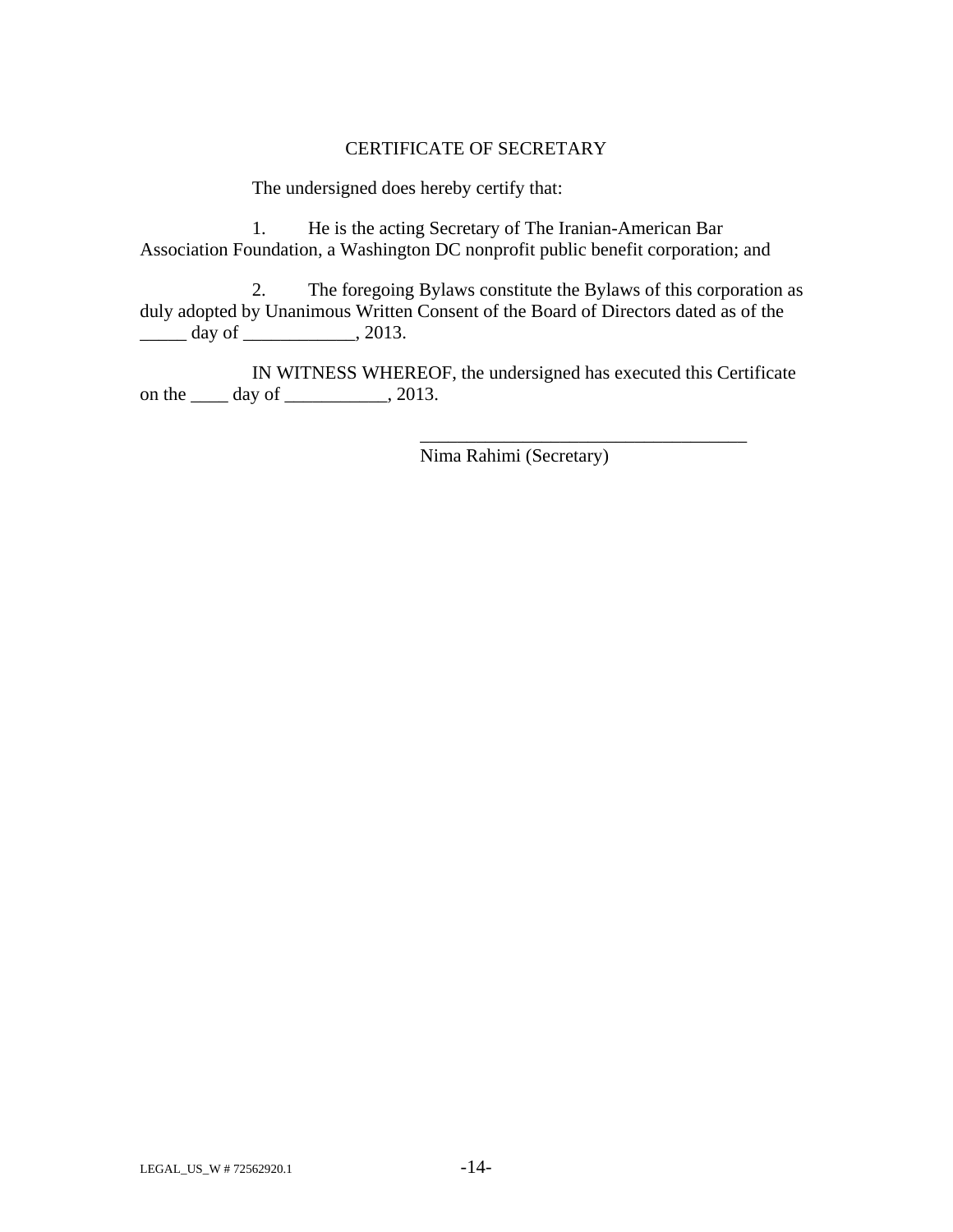# **TABLE OF CONTENTS**

# Page

| <b>ARTICLE I</b>   |                                          |  |
|--------------------|------------------------------------------|--|
| <b>ARTICLE II</b>  |                                          |  |
| Section 1.         |                                          |  |
| Section 2.         |                                          |  |
| <b>ARTICLE III</b> |                                          |  |
| <b>ARTICLE IV</b>  |                                          |  |
| <b>ARTICLE V</b>   |                                          |  |
| <b>ARTICLE VI</b>  |                                          |  |
| <b>ARTICLE VII</b> |                                          |  |
| Section 1.         |                                          |  |
| Section 2.         | NUMBER AND QUALIFICATION OF DIRECTORS  3 |  |
| Section 3.         |                                          |  |
| Section 4.         |                                          |  |
| Section 5.         |                                          |  |
| Section 6.         |                                          |  |
| Section 7.         |                                          |  |
| Section 8.         |                                          |  |
| Section 9.         |                                          |  |
| Section 10.        |                                          |  |
| Section 11.        |                                          |  |
| Section 12.        |                                          |  |
| Section 13.        |                                          |  |
| Section 14.        |                                          |  |
|                    |                                          |  |
|                    |                                          |  |
|                    |                                          |  |
|                    |                                          |  |
|                    |                                          |  |
|                    |                                          |  |
|                    |                                          |  |